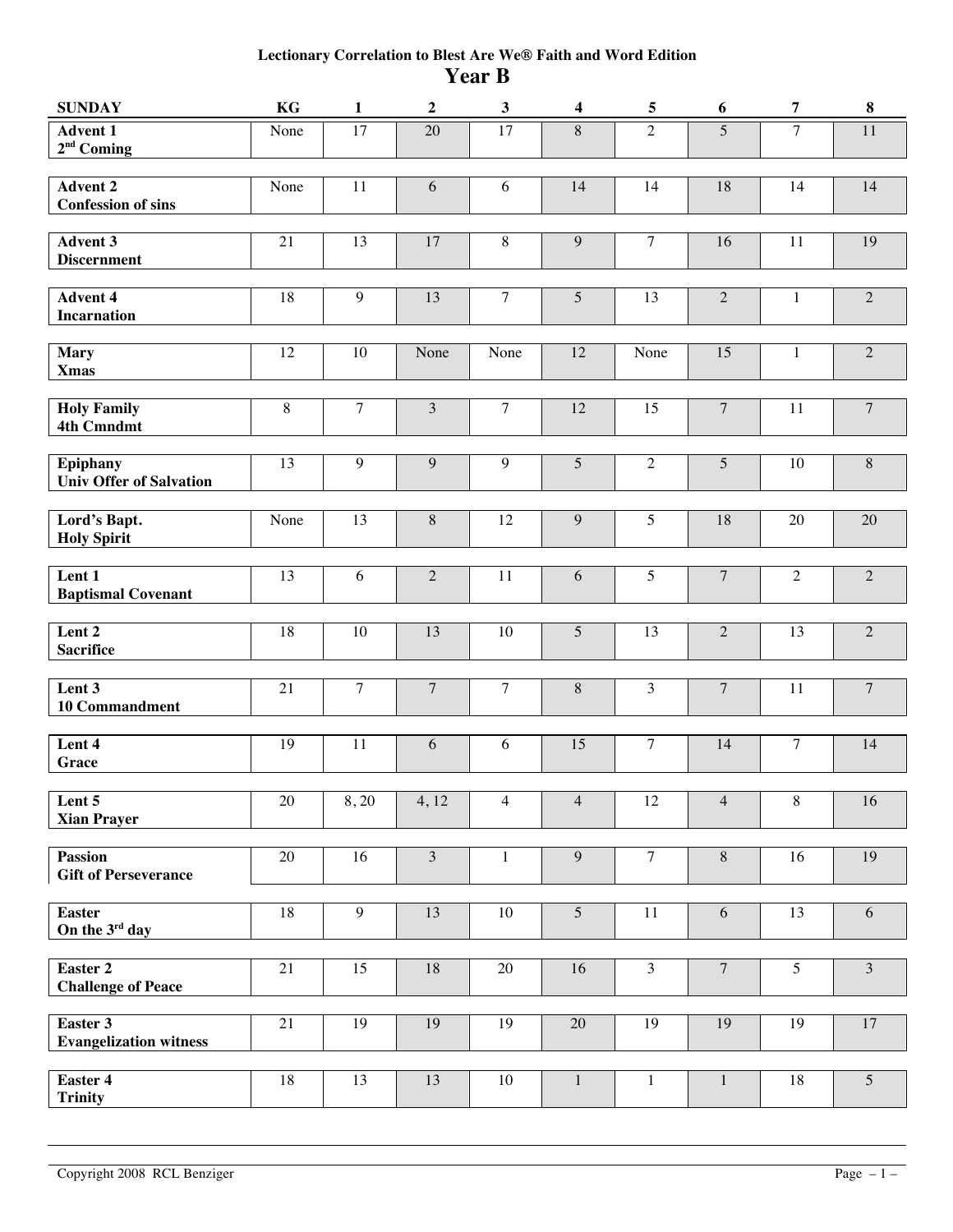## **Lectionary Correlation to Blest Are We®, Faith and Word Year B**

| <b>SUNDAY</b>                                         | KG             | 1              | $\boldsymbol{2}$ | $\mathbf{3}$     | 4               | 5              | 6            | 7              | $\bf{8}$       |
|-------------------------------------------------------|----------------|----------------|------------------|------------------|-----------------|----------------|--------------|----------------|----------------|
| Easter 5<br><b>Church as Body of Christ</b>           | 21             | 1              | 11               | 11               | 13              | 5              | 20           | 17             | 13             |
| Easter 6<br>Love, the soul of the apostle             | 21             | $\overline{7}$ | 11               | $\overline{7}$   | 11              | 19             | 17           | 3              | 15             |
| *Easter 7<br>Hier nature of the Church<br>$-OR-$      | None           | 17             | 18               | 15               | 18              | 17             | 15           | 5              | $\mathbf{1}$   |
| *Ascension<br>Rosary, Ascen/Creed                     | 18             | 12             | 16               | 15               | $\overline{2}$  | $\,8\,$        | 3            | $\overline{4}$ | 12             |
| <b>Pentecost</b><br><b>Holy Spirit, confirmation</b>  | None           | 14, 18         | $\overline{2}$   | $8\,$            | 10              | 6              | 15           | 14             | $\overline{7}$ |
| <b>Trinity Sun</b><br><b>Holy Trinity</b>             | 18             | 13             | 13               | 10               | $\mathbf{1}$    | $\,8\,$        | $\mathbf{1}$ | $\overline{4}$ | 5              |
| <b>Bdy and Bld of Christ</b><br><b>Real Presence</b>  | 17             | 10             | 14               | $\overline{2}$   | 13              | 10             | 6            | 10             | $\overline{2}$ |
| OT <sub>2</sub><br><b>Vocation</b>                    | 21             | 19             | 18               | 14               | 17              | 18             | 9            | 15             | 15             |
| OT <sub>3</sub><br>Sin repentance                     | None           | 11             | 6                | 14               | 14              | 14             | 18           | 14             | 14             |
| $\overline{OT4}$<br>Jesus, propht, teacher Lord       | 18             | 11             | 19               | 5                | 5               | 17             | 13           | 9              | $\overline{2}$ |
| OT <sub>5</sub><br>Problem of evil                    | None           | $\overline{7}$ | 5                | 5                | 14              | $\overline{7}$ | 11           | 12             | $11\,$         |
| <b>OT 6</b><br>Sac of anointing                       | None           | 14             | 6                | $6\,$            | 14              | 14             | 10           | 12             | 14             |
| $\overline{\text{OT }7}$<br><b>Sac reconciliation</b> | 6              | 11             | 6                | $\boldsymbol{6}$ | 14              | 14             | 14           | 12             | 14             |
| OT <sub>8</sub><br>God's love for us                  | 19             | 3              | 15               | $\overline{3}$   | $5\overline{)}$ | $\overline{4}$ | 16           | $\overline{3}$ | $\overline{9}$ |
| OT <sub>9</sub><br>Keep Holy the Lord's Day           | None           | 5              | None             | $10\,$           | $\overline{3}$  | 15             | $\mathbf{1}$ | 11             | $10\,$         |
| <b>OT 10</b><br><b>Creation Fall</b>                  | $\overline{2}$ | 5              | 5                | None             | $\mathbf{1}$    | 13             | 11           | 14             | $11\,$         |
| <b>OT 11</b><br><b>Chrch and kingdom of God</b>       | None           | 19             | 11               | 17               | 13              | 17             | 19           | 5              | 10             |
| <b>OT 12</b><br><b>Power of God</b>                   | $\mathbf{1}$   | 5              | $\overline{4}$   | $\overline{3}$   | $\mathbf{1}$    | $\mathbf{1}$   | 5            | $\overline{c}$ | $\overline{4}$ |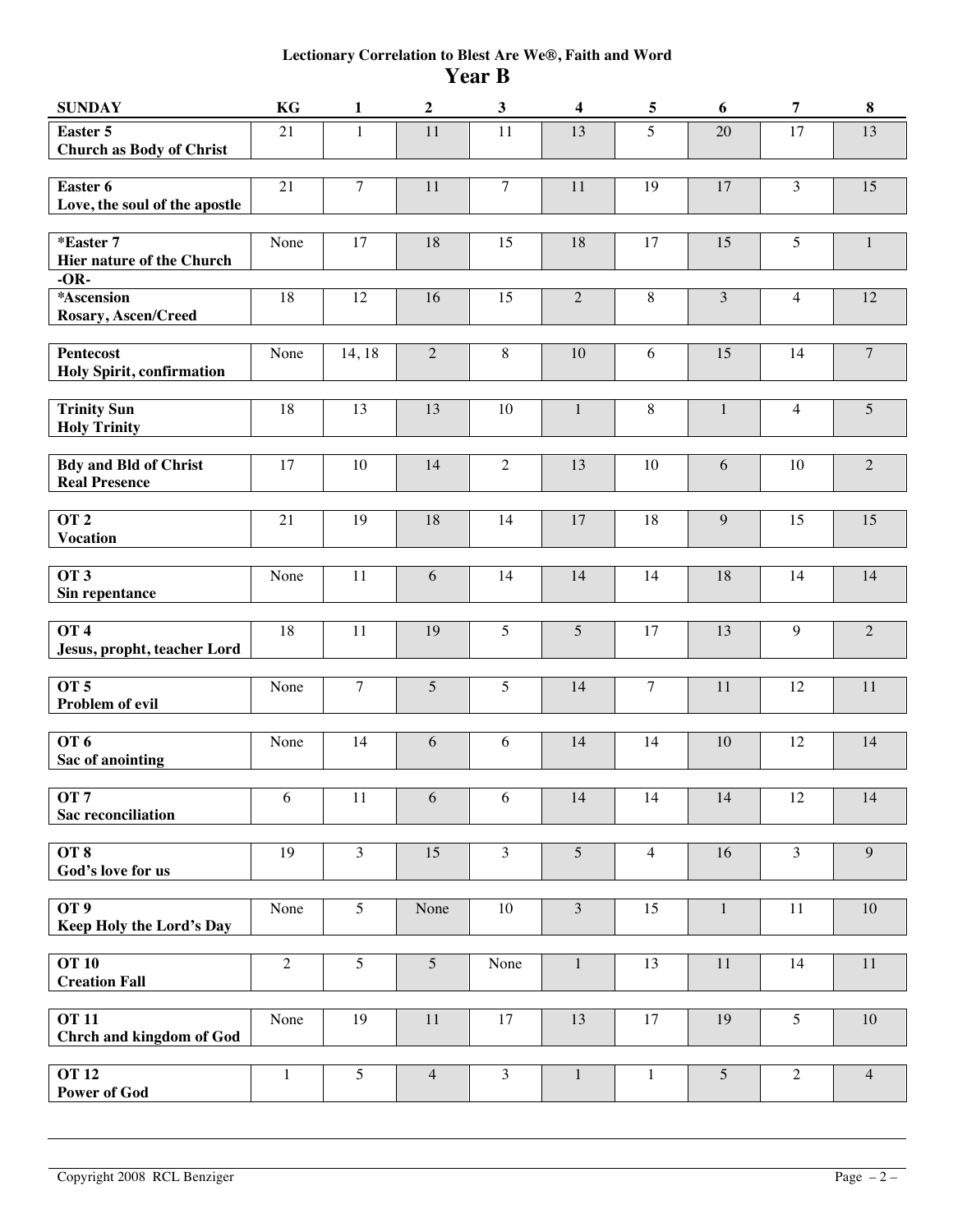## **Lectionary Correlation to Blest Are We®, Faith and Word Year B**

| <b>SUNDAY</b>                                     | KG              | $\mathbf{1}$     | $\boldsymbol{2}$ | $\mathbf{3}$     | 4              | 5              | 6                | 7               | $\bf8$         |
|---------------------------------------------------|-----------------|------------------|------------------|------------------|----------------|----------------|------------------|-----------------|----------------|
| <b>OT 13</b><br><b>Sanctity of Human life</b>     | 4               | 3                | 9                | 11               | 11             | 1              | 19               | 20              | $\overline{3}$ |
| <b>OT 14</b><br><b>Prophecy OT</b>                | None            | None             | $\overline{4}$   | None             | None           | 20             | $12\,$           | $\mathbf{1}$    | 17             |
| <b>OT 15</b><br><b>Election mission, Jesus</b>    | 14              | 17               | $\mathbf{1}$     | 13               | 20             | 17             | 17               | 15              | 19             |
| <b>OT 16</b><br><b>Pastoral ministry of Chrch</b> | 21              | 19               | 15               | 18               | 19             | 19             | 19               | 11              | 19             |
| <b>OT 17</b><br><b>Church Unity ecumenism</b>     | None            | 17               | $\mathbf{1}$     | 17               | 20             | 17             | 9                | 10              | 8,4            |
| <b>OT 18</b><br><b>Euch celebration</b>           | 17              | $\overline{2}$   | 14               | $10\,$           | 18             | 10             | 6                | 10              | 18             |
| <b>OT 19</b><br><b>Euch sacrifice/sacrament</b>   | 17              | 10               | 14               | $\overline{2}$   | 13             | 10             | 6                | 10              | $2\,$          |
| <b>OT 20</b><br><b>Presence of Jesus in Euch</b>  | 17              | 10               | 14               | $\overline{2}$   | 18             | 10             | 6                | 10              | $2\,$          |
| <b>OT 21</b><br>Faith                             | 20              | $\overline{4}$   | None             | 16               | $18\,$         | $\,8\,$        | $\mathfrak{Z}$   | 19              | 9              |
| <b>OT 22</b><br><b>Principles of morality</b>     | 21              | $\overline{7}$   | 10               | $\overline{7}$   | $\overline{7}$ | 15             | 18               | $\overline{3}$  | 15             |
| <b>OT 23</b><br><b>CST</b>                        | 21              | 19               | 11               | 15               | $\,8\,$        | 19             | 9                | $\overline{7}$  | 19             |
| <b>OT 24</b><br><b>Profession of Faith, Creed</b> | 12              | 12               | 16               | 15               | $\mathbf{1}$   | $\,8\,$        | $\mathfrak{Z}$   | $\sqrt{2}$      | $\sqrt{6}$     |
| OT 25<br><b>Call to service</b>                   | $\overline{21}$ | 19               | $11\,$           | 14               | $17\,$         | 19             | 19               | $\mathfrak{Z}$  | $19\,$         |
| <b>OT 26</b><br><b>CST</b>                        | $21\,$          | 19               | 11               | 15               | 19             | $\overline{3}$ | 9                | $\overline{7}$  | 19             |
| <b>OT 27</b><br>Marriage, divorce, annlmnt        | None            | None             | 18               | None             | 17             | 18             | None             | 6               | None           |
| <b>OT 28</b><br>Word of God, revelation           | $\overline{15}$ | $\overline{3}$   | 10               | $\overline{7}$   | $\mathbf{1}$   | $\overline{9}$ | $\mathbf{1}$     | $\overline{2}$  | $\overline{2}$ |
| <b>OT 29</b><br><b>Rdmptn by Christ's sufring</b> | None            | $\overline{10}$  | 13               | $\overline{7}$   | $6\,$          | 16             | 6                | $\overline{13}$ | $\overline{2}$ |
| <b>OT 30</b><br><b>Priesthood of baptized</b>     | 13              | 6                | $\overline{2}$   | $\overline{2}$   | 17             | 6              | $\,8\,$          | $\overline{2}$  | 16             |
| <b>OT 31</b>                                      | $11\,$          | $\boldsymbol{7}$ | 12               | $\boldsymbol{7}$ | $11\,$         | 19             | $\boldsymbol{7}$ | 11              | $\overline{4}$ |